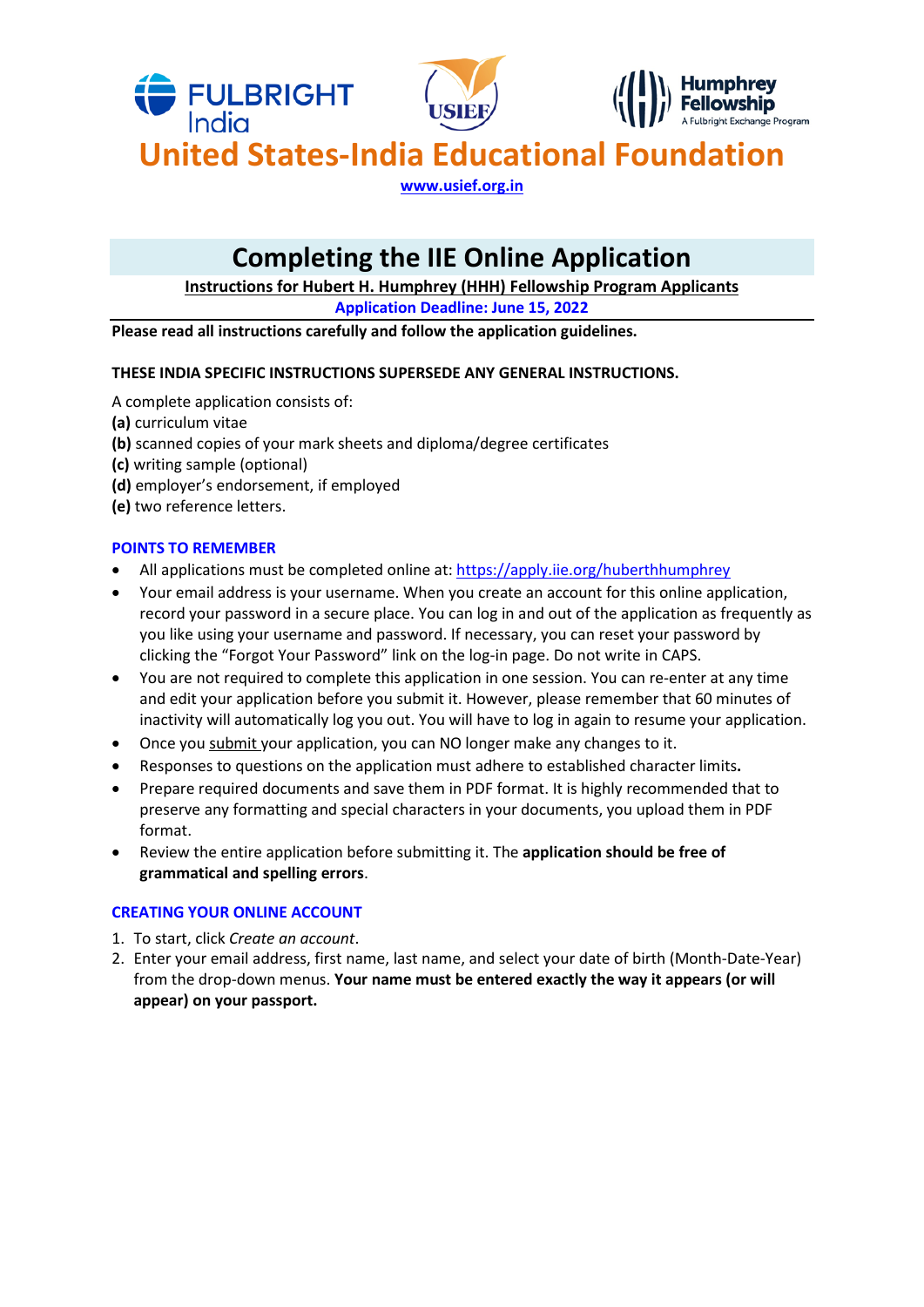

**Note**: Use an email address that you will be able to access for at least two years after submitting your application. This is the email address you will use to log in to your application account. We recommend you do NOT use a work email address if you will not have access to it during your grant in the U.S.

- 3. Click Continue. You will receive an email from [hhh@iie.org](mailto:hhh@iie.org) confirming that you have started the application. The email will include a temporary PIN. Follow the instructions in the email to activate your account using the temporary PIN.
- 4. You will be prompted to enter your pin and then create a password to complete login.

| Login                                                                                              |                                                                                                                                                                                                                                                                       |
|----------------------------------------------------------------------------------------------------|-----------------------------------------------------------------------------------------------------------------------------------------------------------------------------------------------------------------------------------------------------------------------|
|                                                                                                    | A temporary PIN has been sent to your email address. If you do not receive this message in the next few minutes, please check your junk mail folder.                                                                                                                  |
| Email<br>Account<br><b>Temporary PIN</b><br>$\vee$<br>$\vee$<br>Birthdate<br>$\checkmark$<br>Login |                                                                                                                                                                                                                                                                       |
| <b>Set Password</b><br>New Password<br>New Password (again                                         | To protect the security of your account, please specify a new password. The password must meet complexity requirements.<br>X At least one letter<br>X At least one capital letter<br>X At least one number<br>Se at least 12 characters<br>X New passwords must match |
| <b>Set Password</b>                                                                                |                                                                                                                                                                                                                                                                       |

5. Returning users: Click *Log in* and enter your email address and password. If you do not remember your password, click *Forgot your password?* and follow the resulting instructions.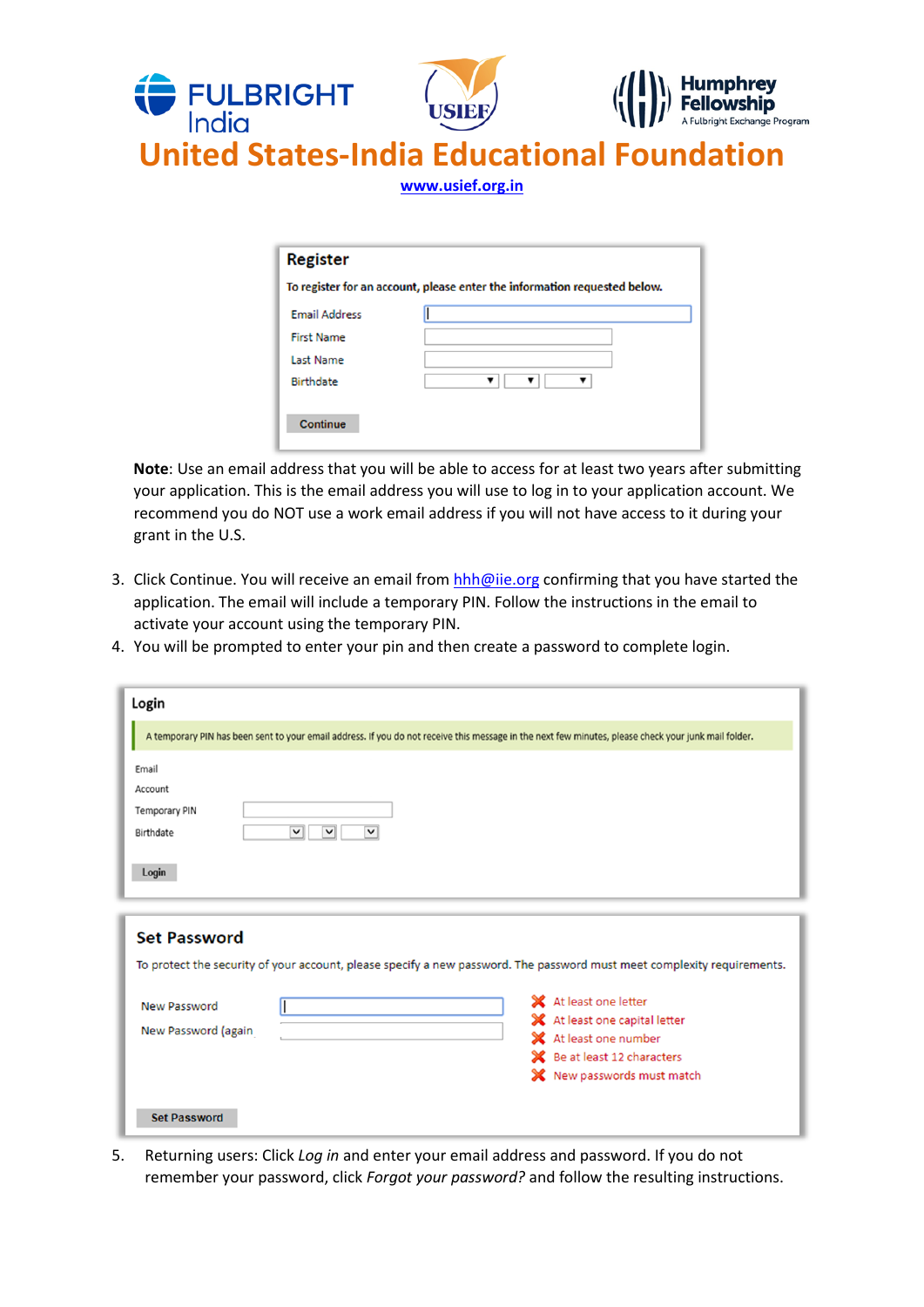

Once you have created an account, please follow these steps:

#### **WELCOME**

**Please Confirm You Have Read the Fulbright Policy Guidelines.** Click *Continue*

#### **IIE Data Privacy Consent for Applicants in IIE-Managed Programs**

IIE values your privacy, and we encourage you to read our [Program Privacy Statement](http://www.iie.org/Learn/Privacy/IIE-Program-Privacy-Statement) that is located on the privacy page on IIE's website.

As this notice is intended for all applicants and participants of IIE-managed programs, the Program Privacy Statement outlines how IIE handles your data and includes the types of data we process, why we process it and with whom we share it.

Please note that IIE may be required to process data that is generally considered to be sensitive. IIE only processes this information when it is necessary to execute the management of your application or program. Please review the "What Types of Sensitive Personal Data Do We Process?" section of the Program Privacy Statement for more details.

--------------------------------------------------------------------------------------------------------------------------------------

#### **I have read IIE's Program Privacy Statement and give consent for IIE to process my data.**

Select "Yes" from the drop-down list and press "Continue."

The following questions address essential program eligibility. All questions are required.

| Home                                             | <b>Preliminary Questions</b>                                                                                                                                                                                                                                                                                                                                                                                                                                         |
|--------------------------------------------------|----------------------------------------------------------------------------------------------------------------------------------------------------------------------------------------------------------------------------------------------------------------------------------------------------------------------------------------------------------------------------------------------------------------------------------------------------------------------|
| Welcome<br>Data Privacy<br>Preliminary Questions | What is your country of permanent residence? *<br>India<br>٧<br>If you do not see your country in the list above, please consult the U.S. Embassy or Fulbright Commission in your country<br>about other opportunities you may be eligible for.<br>To which academic year are you applying? *<br>$[2023 - 2024 \mathbf{v}]$<br>Do you hold or are you applying for: U.S. citizenship; Dual citizenship with the U.S.; or U.S. permanent residency?<br>$\bigcirc$ Yes |
|                                                  | $\circ$ No<br>Have you completed an undergraduate (first university or Bachelor's) degree program?<br>$\bigcirc$ Yes<br>$\circ$ No<br>Do you have a minimum of five years of full-time, professional experience?<br>$\bigcirc$ Yes<br>$\circ$ No<br>Continue                                                                                                                                                                                                         |

Select appropriate response from the drop-down list.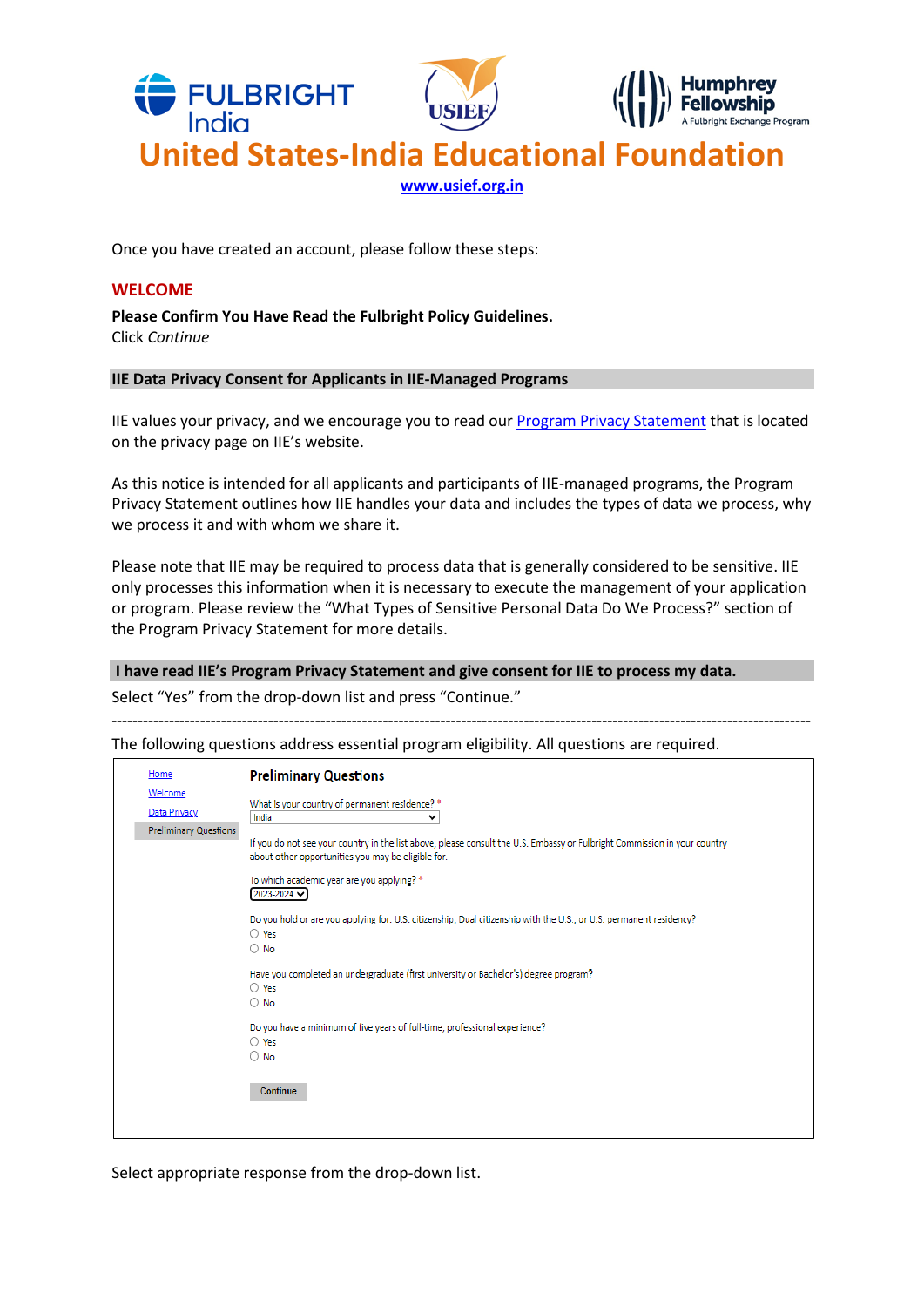

**What is your country of permanent residence?** Select India from the dropdown menu.

**To which academic year are you applying?** Academic year 2023-2024 corresponds to grant periods between August/September 2023 and June 2024*.*

# **Do you hold or are you applying for: U.S. citizenship/Dual citizenship with the U.S./U.S. permanent residency?** Select 'yes' or 'no' to indicate your response. (Note: Applicants cannot be U.S. citizens or permanent residents of the U.S. to participate in the Hubert H. Humphrey Fellowship Program from India.)

**Have you completed an undergraduate (first university or Bachelor's) degree program?** Select 'yes' or 'no' to indicate your response.

(Note: Applicants must either possess a four-year bachelor's degree or a completed master's degree; or a full-time postgraduate diploma from a recognized university, if the bachelor's degree is of less than four years' duration.)

# **Do you have a minimum of five years of full-time, professional experience?**

Select 'yes' or 'no' to indicate your response. (Note: Applicant must have at least five years of substantial professional experience (as on August 2023)

# **COUNTRY INFORMATION**

This page provides information on address of USIEF, the Fulbright Commission in India, name of fellowship, website information and deadline.

## **PERSONAL INFORMATION**

Prefix: Select the most appropriate title from the drop-down menu.

**First/Given Name, Middle Name and Last/Family Name:** This will auto-populate based on information your provided during registration. Please review and ensure that your name should appear exactly as it appears on your passport. This spelling will be used on all documents related to your Humphrey Fellowship.

**Biographical Information:** Complete the items as per the online form.

**Are you related, including by marriage, to anyone employed by the U․S․ Department of State, or any other US Government agency?** Select 'yes' or 'no' to indicate your response.

**Responses to this question are voluntary and used only to inform program administrators and U.S. host universities about conditions that require reasonable accommodation under U.S. law\* if you are awarded a Fellowship.**

Please check all that apply in the application.

- Hearing Impairment
- Visual Impairment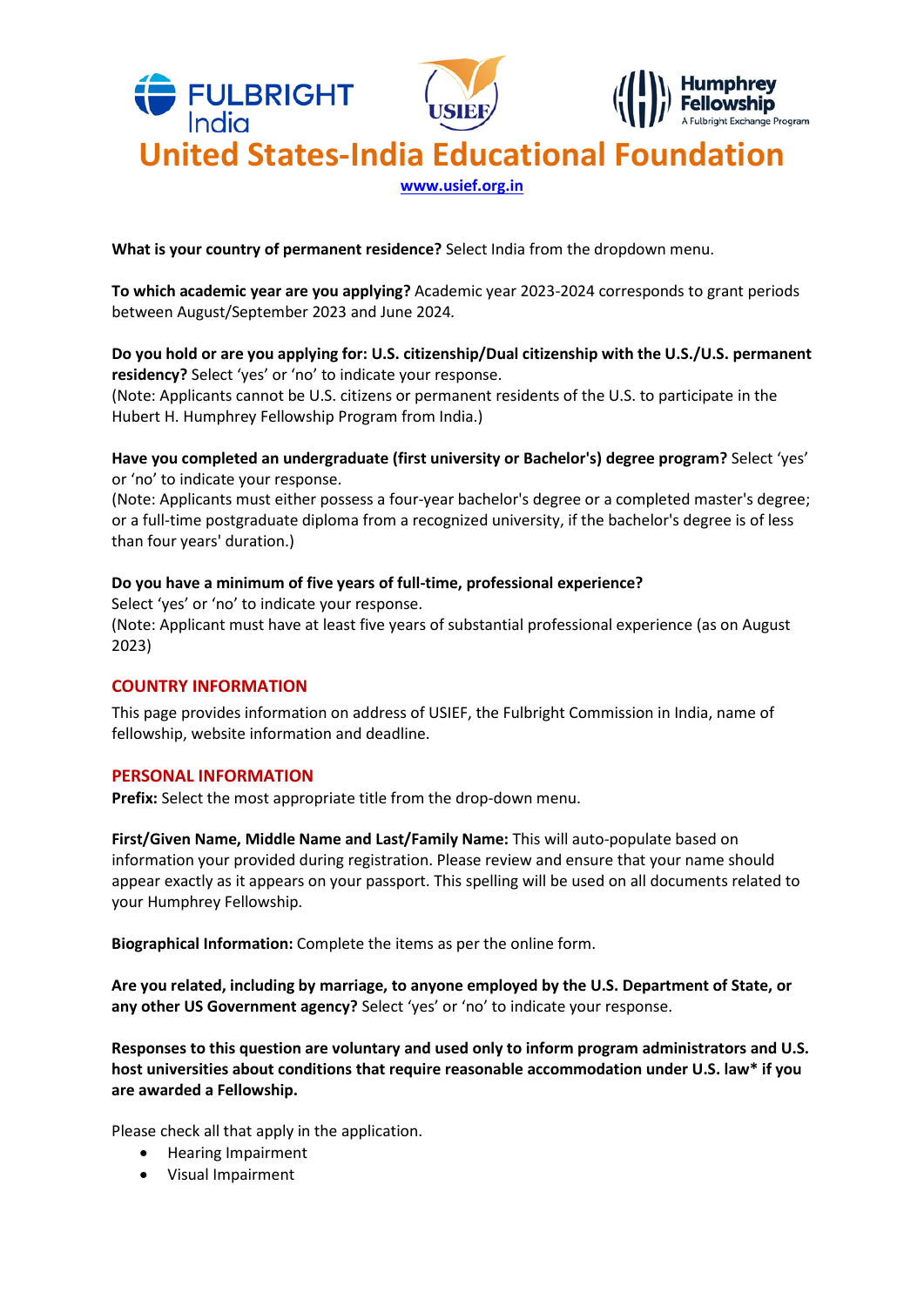

- Speech Impairment
- Orthopedic Impairment
- Learning Disorder
- Other (specify)

**Citizenship Information:** Complete the items as per the online form.

**Dependent Information:** Please indicate if you plan to take any dependents (spouse and children below 21 years of age) with you to the U.S. Hubert H. Humphrey Fellowship Program does not provide any financial support for dependents.

Click *Continue* to save your responses and advance to the next section.

## **CONTACT INFORMATION**

Complete the items as per the online instructions.

**Email:** Please use the email you have used to create the application and use frequently.

**Emergency Contact Information:** The individuals listed under emergency contacts (India and U.S.) may be contacted in the event of an emergency while undertaking activities related to this grant opportunity, including any possible travel required for interviews within India. This is mandatory.

Click *Continue* to save your responses and advance to the next section.

## **ACADEMIC HISTORY**

**Note:** Prepare and upload documents in PDF format as required (\*). Note page limits specified and ensure your documents do not exceed page limits.

**Academic Record:** List up to three completed degrees. Enter your highest degree first (e.g. Ph.D., Master's, Bachelor's). You may add additional institution by clicking on "Add Record."

## **Academic Transcripts:**

Please select the corresponding institution from the list that appears and upload your documents when prompted. If you do not see an institution that you attended in the list, please return to the Academic Record and update.

Please upload scanned copy of your degrees/diplomas certificates and mark sheets. Transcripts are not required. You must include mark sheets for all yearly or semester examinations, and not just the final one. You can upload consolidated marksheet. **Do not** include high school/senior secondary school mark sheets or certificates. Certificates and mark sheets in any language other than English must be accompanied by certified English translations.

#### **Do not upload images taken by your mobile camera.**

Click *Continue* to save your responses and advance to the next section.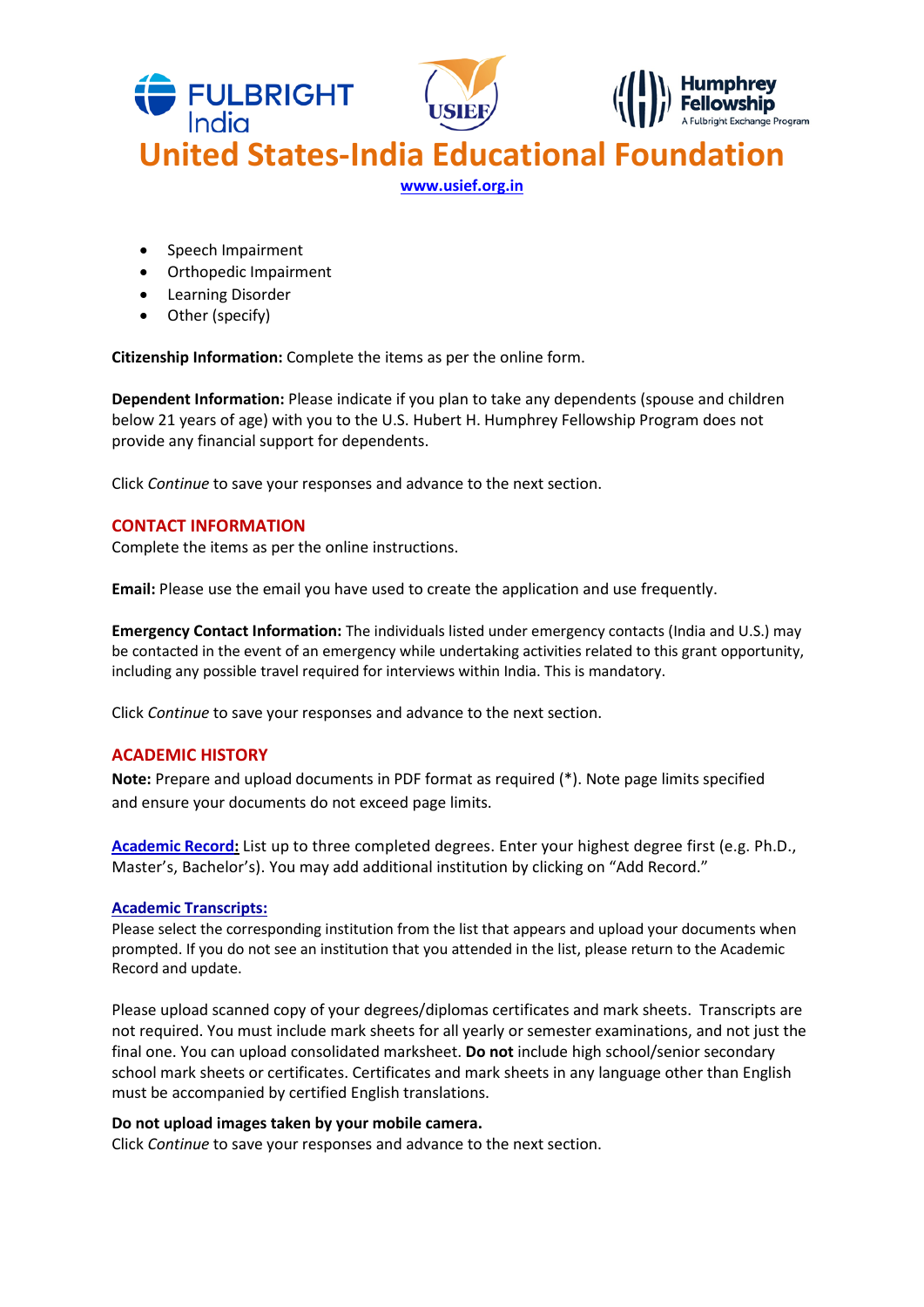

#### **PROFESSIONAL PROFILE**

**Work History:** List your current and relevant previous professional experience (upto 8), if any. You may add additional information by clicking on "Add Work History."

**Awards and Recognitions:** Complete as per the online instructions. List your most significant scholarship and fellowships; academic honors and prizes; and published books/articles/theses. Please write 'not applicable' if none.

#### **LANGUAGE SKILLS**

Complete proficiency of languages as per the online instructions. Please put "0" if none.

**ENGLISH LANGUAGE TESTING:** It is **not** mandatory to submit TOEFL scores at the time of application. If recommended for the fellowship, USIEF will provide fee vouchers towards the TOEFL exam. However, if you took TOEFL in 2021 or later, please upload your score report.

TOEFL SCORE REPORTS: Please upload copies of available score reports in the respective upload area. To add additional test types, please return to the Test Scores page.

#### **ESSAY QUESTIONS**

**What Is your major field of study?** Select one discipline from the drop-down menu that is closest to your study objective.

- **Human and Institutional Capacity**
- **Rights and Freedoms**
- **Sustainable Lands**
- **Thriving Communities**

**What is your specialization/ subfield of study?** Select one field from the drop-down menu that is closest to your field of study. The sub-fields are as follows:

## **Human and Institutional Capacity:**

- Economic Development
- Finance & Banking
- Human Resource Management
- Public Policy Analysis and Public Administration
- Technology Policy and Management

## **Rights and Freedoms:**

- Communications and Journalism
- International Religious Freedom
- Law and Human Rights
- Trafficking in Persons Policy & Prevention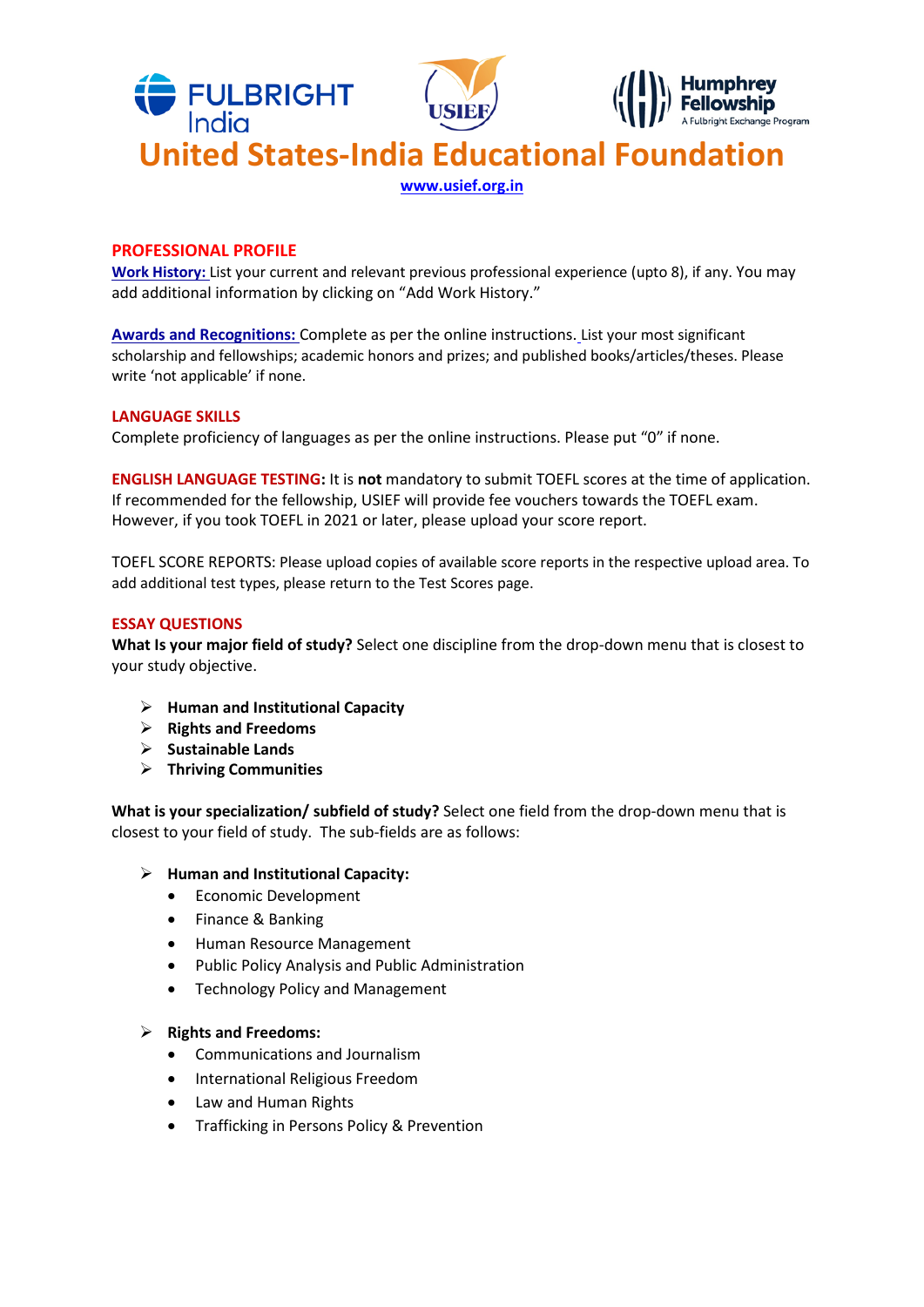

# **Sustainable Lands:**

- Agricultural and Rural Development
- Natural Resources, Environmental Policy, and Climate Change
- Urban and Regional Planning

# **Thriving Communities:**

- Contagious and Infectious Diseases
- Educational Administration, Planning, and Policy
- Higher Education Administration
- HIV&AIDS, Policy and Prevention
- Public Health Policy and Management
- Substance Abuse Education, Treatment and Prevention
- Teaching English as a Foreign Language

*Provide clear and succinct response to following questions. Do not exceed number of characters (even space is a character)*

# **Leadership**\* (Do not exceed 1200 characters)

*Humphrey Fellows are leaders who make contributions in their fields that advance their communities and countries. Please describe how your work addresses the short and long-term needs of your country. Describe how the knowledge and skills you will gain through the Humphrey Fellowship will help you further address your country's needs. Be as specific as possible.*

## **Goals and Program Plan**\* (Do not exceed 2000 characters)

*Humphrey Fellows are required to take initiative to build a program plan by choosing academic and professional experiences that will help them achieve their professional goals. Please describe your professional goals for the next five years, provide details about the academic and professional experiences that you would choose when designing your Humphrey Fellowship, and explain how these experiences will help you achieve your goals.* 

## **Public Service**\* (Do not exceed 1200 characters)

*The Humphrey Fellowship focuses on public service and developing leaders who contribute to the greater good. Please describe how you have demonstrated a strong commitment to public service, for example through community engagement, civic involvement, or professional responsibilities.* 

## **Challenge Statement**\* (Do not exceed 2400 characters)

*Describe a problem or challenging situation that you took initiative to resolve. What steps did you take? What was the outcome? Please select an example that illustrates something that you want the review panel to know about your problem-solving skills, leadership abilities, and/or commitment to public service.* 

**Authorization of Release:** Read carefully and type your name in the box.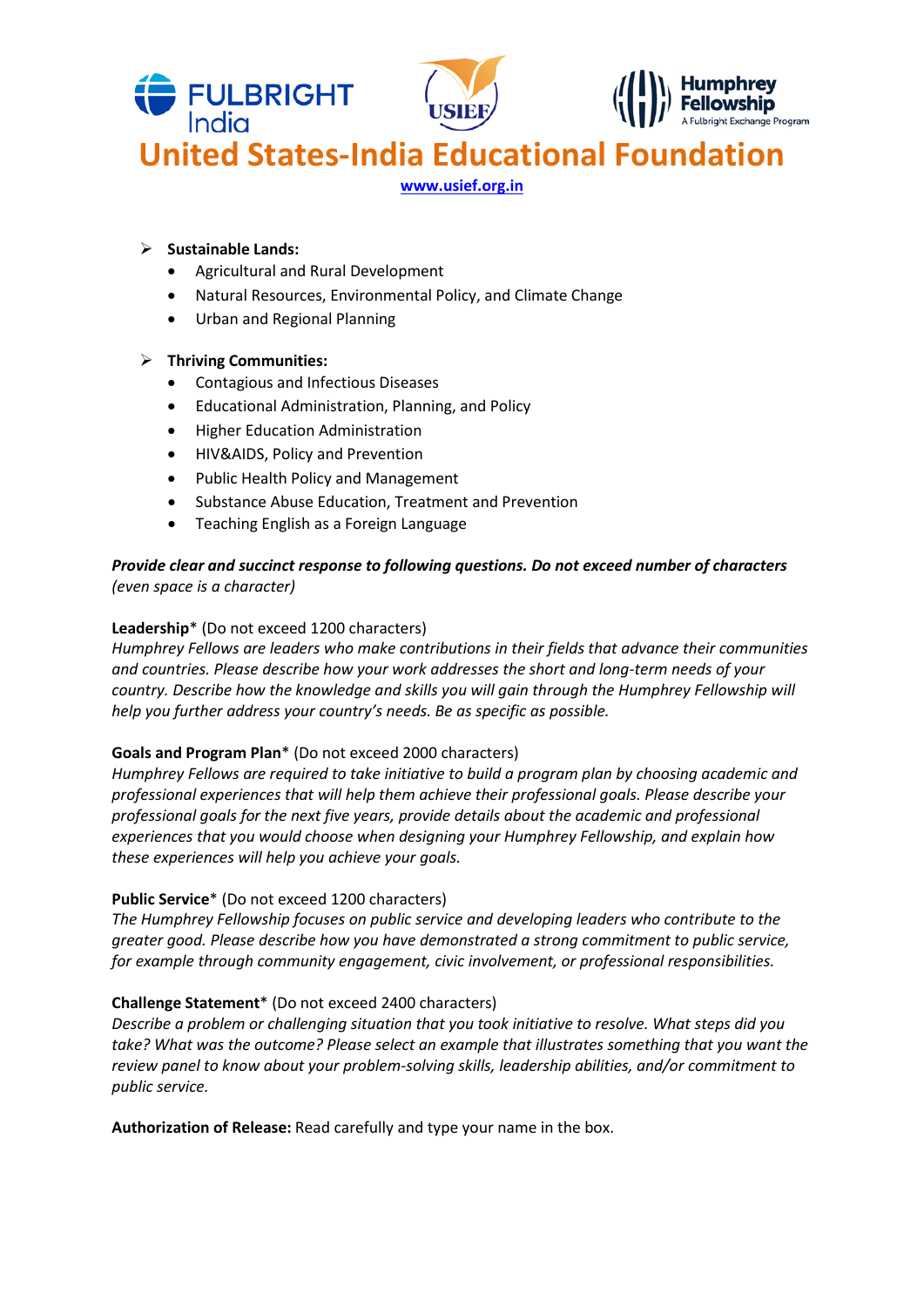

# **Experience Abroad**

If you have traveled, lived, or studied in any country other than your own, please list this experience here. This can include time overseas for education, research, business, vacation, etc. You may add additional information by clicking on "Add Experience Abroad."

# **ADDITIONAL INFORMATION**

**Supplemental Materials:** You are required to submit the following documents as one .pdf file:

- 1. **Curriculum vitae or Resume:** This describes academic and professional credentials and demonstrates a record of scholarly achievements (document should not exceed four (4) pages. If you indicate books, articles or theses that are available online, please include the URL links. If you have a professional website, please include this URL as well. Do not include photographs in CV.
- 2. **Employer's Endorsement:** You may upload the completed scanned copy. Please download the specified format from the link [\(https://www.usief.org.in/Fellowships/Hubert-H-Humphrey-](https://www.usief.org.in/Fellowships/Hubert-H-Humphrey-Fellowship-Program.aspx)[Fellowship-Program.aspx\)](https://www.usief.org.in/Fellowships/Hubert-H-Humphrey-Fellowship-Program.aspx). Your employer may also send completed form to [humphrey@usief.org.in](mailto:humphrey@usief.org.in) before June 15, 2022.
- 3. **Writing sample (Optional):** Any article or published paper in support of your work (not exceeding 20 pages).

**U.S. Government Program Participation:** Please complete as per online form instructions.

**Additional Grants:** Indicate if you are planning to apply for other sources of funding such as a fellowship, assistantship, or other educational grant or loan from another organization, government or educational institution.

**Outreach Survey:** Please complete as per online form instructions.

## **RECOMMENDATIONS**:

You must have **two** letters of reference submitted on your behalf. All letters of reference should be written by someone who has supervised you in work related to your proposed field of study. Letters of reference should not be written by persons related to you either by blood or marriage or by personal friends. In your online application form, one of the recommendations must be from your employer. S/he must comment on your proposed work and the usefulness of the fellowship in your field. The letters should be written in English if possible. If they are not, an original English translation must be provided.

Click the "Add Recommender**"** button in the application form to register your referees. You will need to complete this form to allow your referee(s) to submit your references online. It is imperative that you accurately enter the information as your referee will receive an automated email informing him/her of the online reference process. Your referees will receive an email from [hhh@iie.org](mailto:hhh@iie.org) directly, asking them to register for the website and complete their recommendation. You will receive an email notification after the referee submits the online recommendation letter. You must follow up with the referee if you do not receive the reference submission notification. References must be submitted no later than **June 15, 2022.**